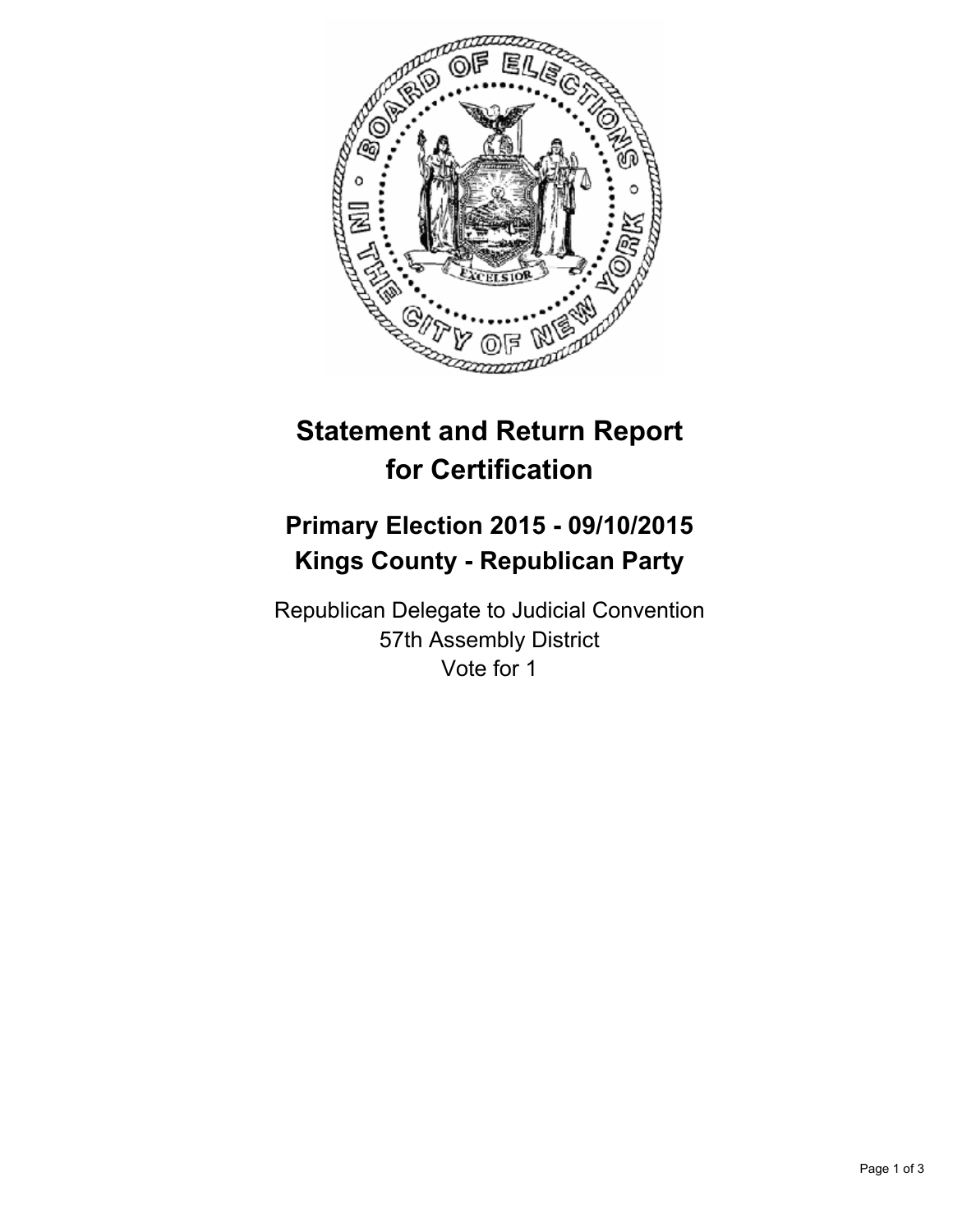

### **Assembly District 57**

| <b>PUBLIC COUNTER</b>                                    | 57 |
|----------------------------------------------------------|----|
| ABSENTEE/MILITARY                                        | 5  |
| <b>AFFIDAVIT</b>                                         | 0  |
| <b>Total Ballots</b>                                     | 62 |
| Less - Inapplicable Federal/Special Presidential Ballots | 0  |
| <b>Total Applicable Ballots</b>                          | 62 |
| <b>MARILYN MILLER</b>                                    | 15 |
| <b>FELIPE PEDRAZA</b>                                    | 37 |
| FELYA PEDRULUIS VYTURY (WRITE-IN)                        |    |
| LAS C. VOYTICIY (WRITE-IN)                               |    |
| MARY HALL (WRITE-IN)                                     |    |
| <b>Total Votes</b>                                       | 55 |
| Unrecorded                                               | 7  |